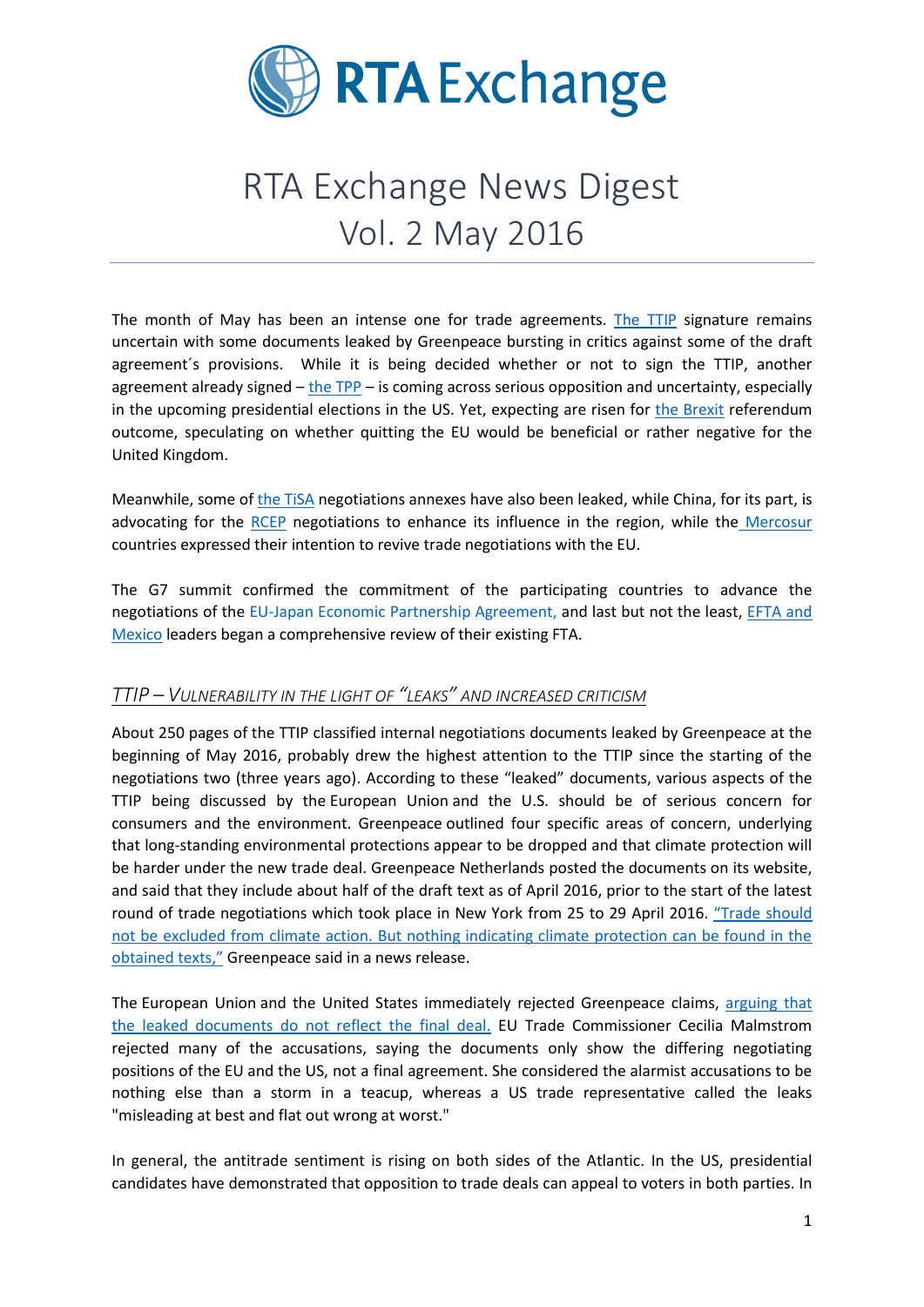Europe, many consider that the [TTIP is a Trojan horse](http://time.com/4319133/new-trade-deal/?iid=toc_050516) that would enable powerful US corporations to bully European governments into eroding safety and environmental standards across the EU. European critics of the deal say that the leaked Greenpeace documents show that the TTIP would replace the EU's "precautionary principle" – which can put the onus on manufacturers of a product to prove it's not dangerous – with a more corporate-friendly US standard. They also charge that the deal would allow US companies to sue European governments in international courts, depriving European lawmakers and courts of their say.



*Source - www.thelocal.fr*

Adding heat to the TTIP critics, French President Francois Hollande threatened to reject the TTIP "at this stage" because his country opposes "unregulated free trade." [The French comments](http://www.thelocal.fr/20160504/united-states-france-ttip-stubbornness-could-end-eu-trade-deal-says-france)  [reflect deep suspicion in Europe that the deal will](http://www.thelocal.fr/20160504/united-states-france-ttip-stubbornness-could-end-eu-trade-deal-says-france)  [erode ecological and health regulations to the](http://www.thelocal.fr/20160504/united-states-france-ttip-stubbornness-could-end-eu-trade-deal-says-france)  [advantage of big business.](http://www.thelocal.fr/20160504/united-states-france-ttip-stubbornness-could-end-eu-trade-deal-says-france) Washington and Brussels want the mega-regional deal completed this year, before US President Barack Obama leaves office. Following the comments from French officials, the Obama administration has

reaffirmed it is optimistic about concluding the trade deal despite differences in positions in the ongoing negotiations.

At the same time, German Agriculture Minister Christian Schmidt added to the controversy on the TTIP by claiming the United States is not willing to make ["any serious concessions".](http://www.independent.co.uk/news/world/europe/ttip-trade-deal-under-threat-due-after-germany-claims-us-not-making-any-serious-concessions-a7019291.html) He said US negotiators were mistaken if they believe they can lure Germans with concessions in the automotive sector. Even in Austria, which according to [the World Trade Institute's report](http://wti.org/media/filer_public/03/b8/03b803d4-e200-4841-9c58-f6612f4a7316/ttip_report_def.pdf) on the economic assessment of the TTIP, will be among the most obvious TTIP beneficiaries, the two main presidential candidate[s are doubting the TTIP](http://internacional.elpais.com/internacional/2016/05/07/actualidad/1462649199_666163.html) and intend to call on consultations.

If negativism about the TTIP around Europe wasn't already huge, the situation was made worse by [some protests against the TTIP took place in Spain.](http://politica.elpais.com/politica/2016/05/15/actualidad/1463343025_306049.html) Unlike its other European allies, Spain had remained relatively neutral regarding the TTIP until recently. The protests took place in various cities in Spain, and the main issue has been the "geographical indications", with agriculture industry representatives among the most preoccupied about the consequences of the trade deal. Greenpeace activists even [climbed Madrid's Kio Towers](http://www.reuters.com/video/2016/05/18/activists-climb-madrid-tower-in-trade-pa?videoId=368540021) to hang a poster against the TTIP negotiations.

Meanwhile, it has been announced that the European Commission President Jean-Claude Juncker will ask EU leaders [to reconfirm their commitment to the TTIP at the](http://www.politico.eu/article/juncker-to-ask-eu-leaders-to-reconfirm-ttip-mandate-at-june-council/) European Council in late June. Juncker believes "the time has come to ask heads of state and governments of the European Union to have a new discussion on where we are and where we want to get with these negotiations." Despite all this, Chancellor Angela Merkel provided some political support to the TTIP, [making it](http://uk.reuters.com/article/uk-trade-ttip-merkel-idUKKCN0XV2FO)  [clear](http://uk.reuters.com/article/uk-trade-ttip-merkel-idUKKCN0XV2FO) that "she will do everything possible to negotiate the transatlantic agreement this year".

To try to counter all this criticism, the European Commission published [a report](http://trade.ec.europa.eu/doclib/html/154581.htm) detailing the progress achieved during the 13<sup>th</sup> round of TTIP talks, which took place in late April 2016. The report shows that negotiators made good progress in all three pillars of the negotiations, namely i) better access to markets for EU and US firms, ii) simplifying technical regulations without lowering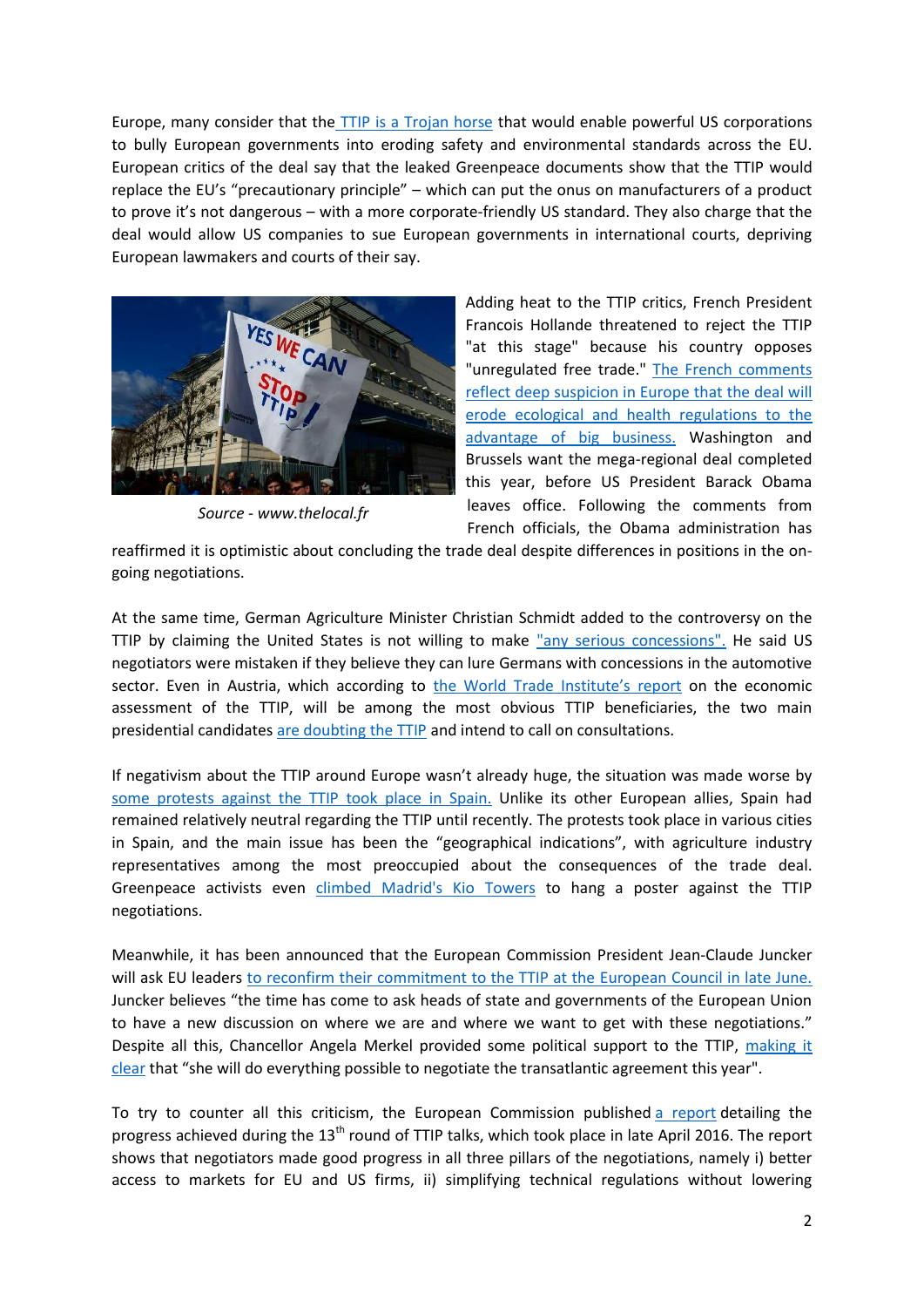standards and iii) global rules of trade, including sustainable development, labour and the environment and a dedicated chapter for smaller firms (SMEs).

The EU Commission also published the [proposal for cooperation in the pharmaceuticals sector](http://trade.ec.europa.eu/doclib/html/154582.htm) submitted to the US during this round of negotiations, which aims to help regulators work more closely together to achieve better efficiency and thereby deliver benefits for patients. The cooperation would take place in three main areas: co-ordinating inspections of pharmaceutical facilities to avoid unnecessary duplication, reducing the need for medicines to undergo duplicate approval processes in both the EU and the US, and supporting each other's work on developing regulations in new areas which could lead to faster and cheaper approval of medicines. The proposal clearly states that both the EU and the US reserve the full right to regulate to achieve public policy objectives and protect human and animal health, and the environment.

### *TPP - GETTING THROUGH*



*Source - The Washington Post*

President Barack Obama is advocating Congressional approval of the TPP as soon as possible. As he put it: "The world has changed. The rules are changing with it. [The United States, not](https://www.washingtonpost.com/opinions/president-obama-the-tpp-would-let-america-not-china-lead-the-way-on-global-trade/2016/05/02/680540e4-0fd0-11e6-93ae-50921721165d_story.html)  [countries like China, should write them.](https://www.washingtonpost.com/opinions/president-obama-the-tpp-would-let-america-not-china-lead-the-way-on-global-trade/2016/05/02/680540e4-0fd0-11e6-93ae-50921721165d_story.html) Let's seize this opportunity, pass the Trans-Pacific Partnership and make sure America isn't holding the bag, but holding the pen…the Asia-Pacific region will continue its economic integration, with or without the United States. We can lead that process, or we can sit on the side lines and watch prosperity pass us by."

As the debate on the TPP ratification in the US is getting hotter, President Obama remains ["confident"](http://www.ictsd.org/bridges-news/bridges/news/obama-confident-of-tpp-passage-touting-trade-benefits-during-asia-trip) that his country's Congress will be able to ratify the sweeping 12-country trade deal, even as election politics and public debate continue to pose questions on the agreement's actual prospects going forward. "The reason I'm confident is because it's the right thing to do. It's good for the country. It's good for America. It's good for the region. It's good for the world," Barack Obama told reporters in Vietnam. Later, Obama also affirmed that not only does he expect the deal will be approved, but that the objective remains to secure congressional sign-off in 2016, his final full year in office. Obama has touted the deal as being a key component of Washington's "pivot to Asia," as well as being an essential step to ensuring that the US remains at the forefront of global trade rulemaking.

A review of the ratification process in all TPP countries offers mixed results. To see the status of TPP ratification in all signatory countries see [the attached table.](https://dl.dropboxusercontent.com/u/98095642/RTA%20Exchange%20News%20Digest%20Vol.%202%20May%202016_ANNEX%20I.pdf)

Unlike the common opinion of the United States as being an initiator of the TPP negotiations, the US actually joined the TPP talks in 2009 and the agreement then became an essential element of the Obama administration's 'Asia Pivot'. Barack Obama even has labelled the TPP as the key factor in deciding whether Beijing or Washington will shape the future of the Asia Pacific region. Meanwhile, China has a grandiose initiative of its own, [the One Belt, One Road \(OBOR\) plan,](http://www.eastasiaforum.org/2016/04/26/when-the-tpp-and-one-belt-one-road-meet/?utm_source=newsletter&utm_medium=email&utm_campaign=newsletter2016-05-02) which aims to integrate Asia, Africa and Europe through deepened diplomatic, commercial and financial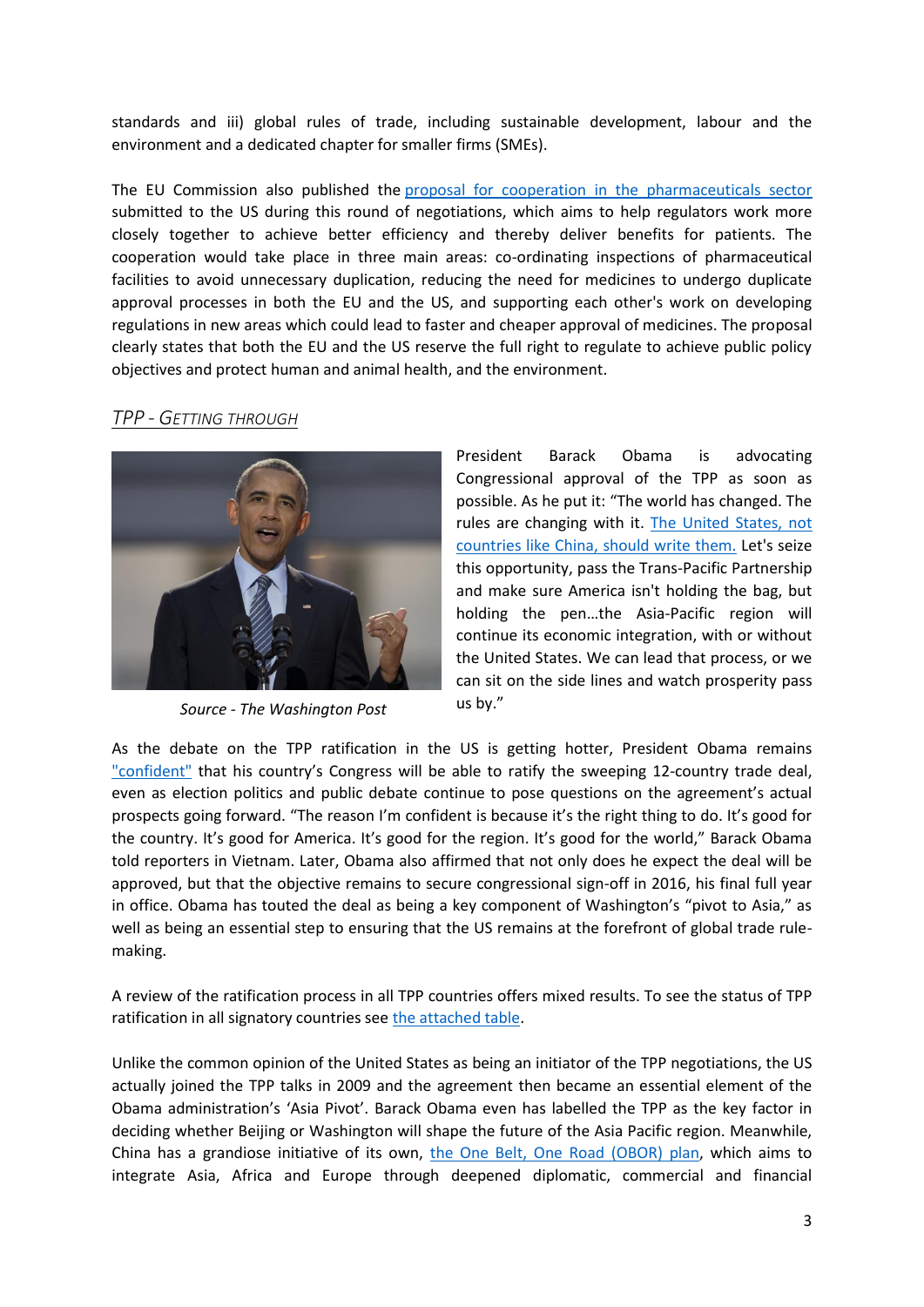cooperation, as well as improved infrastructural development for 'global connectivity'. The OBOR plan could easily be seen as a rival agenda to the US' Pivot to Asia strategy, in which the TPP plays a central role. Given the commercial interdependence of China and the United States, and their national commitments to economic growth, the TPP and OBOR are likely to be drawn under a common scheme for mutually assured prosperity. In such a scheme, cooperative growth will matter more than the political ideologies of the past.

## *WILL THE TPP AND OBOR CHALLENGE ASEAN CENTRALITY?*

In attempting to place participating countries in a common economic and developmental framework, both the TPP and OBOR are often conceptualised as [instances of 'regionalism'](http://www.eastasiaforum.org/2016/05/20/will-the-tpp-and-obor-challenge-asean-). But, as currently constituted, neither truly adheres to the conventional usage or current practices of regional agreements. Washington's general position in the TPP negotiations has been that regional cooperation should proceed not from a commitment to a pre-set idea of the region, but from a set of common functional interests. Thus, the TPP may best be conceptualised in terms of



*Source - www.eastasiaforum.org*

individual, participating states united by a common agenda. In this sense, the TPP may be more plurilateral than it is regional.

The OBOR plan, in contrast, is more typically 'regional' in its starting points as it engages more directly with already existing regions and sub-regions. In proposing to connect China and its border regions to all parts of Asia, the Baltics and the Mediterranean, eastern Africa and the 'developed European circle', OBOR may be less regional than it is inter-regional or pan-continental. This becomes apparent when considering the many, tailored-to-region and tailored-to-state initiatives that constitute the OBOR plan.

But not only do the TPP and OBOR challenge each other's organising principles, they also have the potential to reorder Asia in ways that would make ASEAN and its concerns less central - both initiatives face different challenges in circumventing ASEAN centrality. In both the TPP and OBOR, ASEAN still has an influential role to play. Collectively, ASEAN remains an important audience for both initiatives. Maritime Southeast Asia may also be especially important to the realisation of China's Maritime Silk Road strategy. ASEAN states can use this leverage to expand their efforts to direct Washington and Beijing's engagement.

## *TO BREXIT OR NOT TO BREXIT*

A more immediate concern is related to the referendum on whether the United Kingdom should remain in the European Union, which will take place in just a few weeks. Europe's Trade Commissioner Cecilia Malmstrom was quoted recently in strongly pleading with Britons not to leave the EU by saying literally ["We want them, we love them, we need them](http://www.reuters.com/article/us-trade-europe-malmstrom-idUSKCN0XT1MB) and we hope that they love [and want us as well](http://www.reuters.com/article/us-trade-europe-malmstrom-idUSKCN0XT1MB)." Complimenting her declaration of love with a business approach, she promised to take a tough line on China's steel exports by looking closely at the decision whether or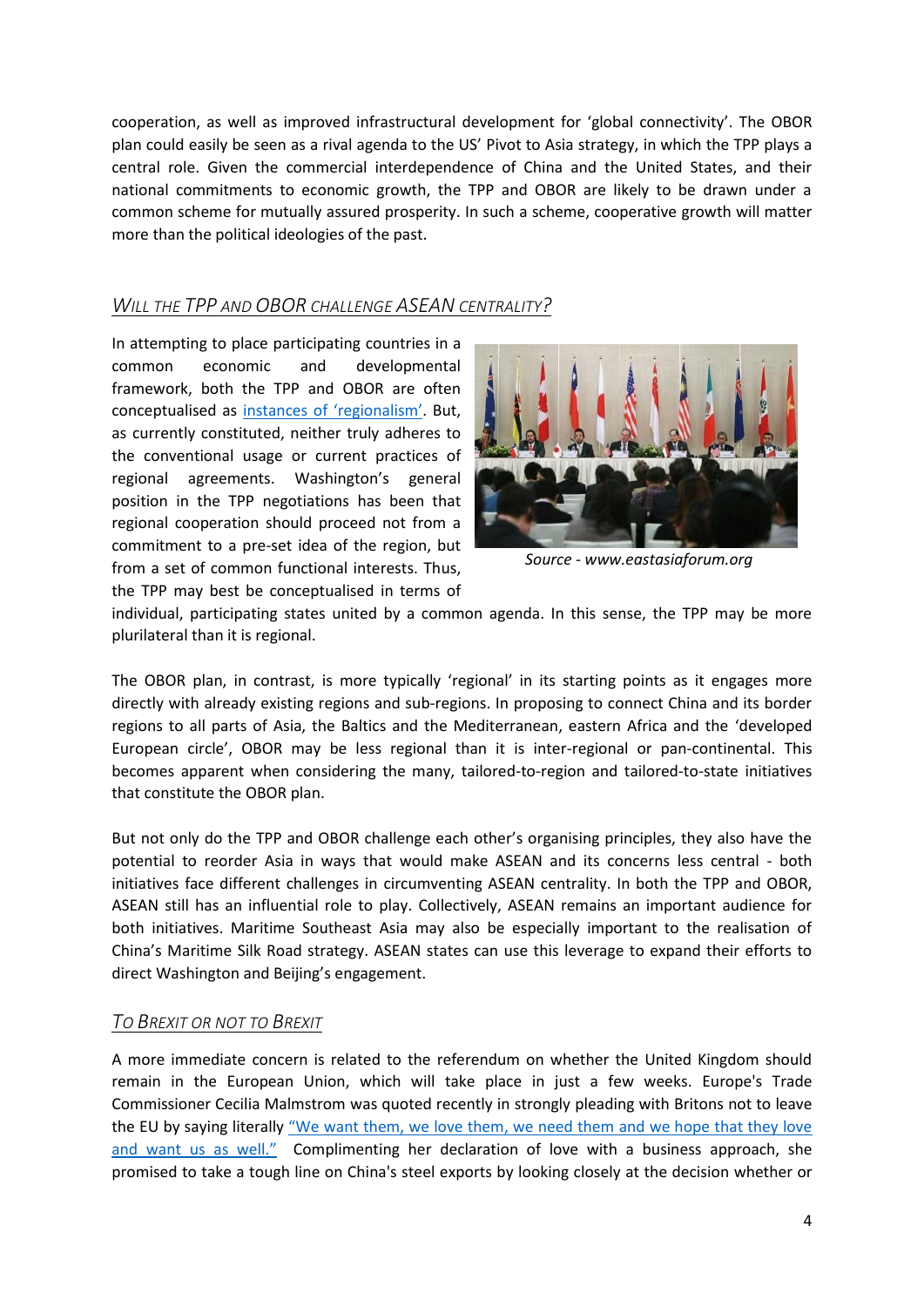not to designate China as a "market economy" thus making it harder for the EU to challenge Chinese dumping of cheap goods on the European market. China argues that it was promised this designation in 2001, when it joined the WTO, but Malmstrom has noted that even if China was officially designated as a market economy, the EU would make sure it had "robust" instruments to ensure Beijing trades fairly.



*Source - The Guardian*

Nile Gardiner, a former aide to British Prime Minister Margaret Thatcher, now working at the conservative Heritage Foundation [named](https://www.washingtonpost.com/opinions/britain-flirts-with-economic-insanity/2016/05/01/bb8d7a4a-0e1f-11e6-bfa1-4efa856caf2a_story.html)  [three main reasons for a Brexit](https://www.washingtonpost.com/opinions/britain-flirts-with-economic-insanity/2016/05/01/bb8d7a4a-0e1f-11e6-bfa1-4efa856caf2a_story.html) - first, the outpouring of regulations from Brussels compromising Britain's sovereignty, and the fact that the European Court of Justice can overrule British courts on some issues; second, the EU's liberal migration rules which may expose Britain to terrorists or overburden its welfare system; and third, the costs the EU imposes on Britain, which include its annual

contribution to the EU budget plus the costs of regulations.

Meanwhile, Brexit is regarded by a Washington Post journalist Robert J. Samuelson as an ['absurdity'](https://www.washingtonpost.com/opinions/britain-flirts-with-economic-insanity/2016/05/01/bb8d7a4a-0e1f-11e6-bfa1-4efa856caf2a_story.html)  [and an 'act of national insanity'](https://www.washingtonpost.com/opinions/britain-flirts-with-economic-insanity/2016/05/01/bb8d7a4a-0e1f-11e6-bfa1-4efa856caf2a_story.html) which would weaken the UK economy, one of Europe's strongest. The main reason is the fact that the EU absorbs 44 % of Britain's exports, which might suffer because trade barriers, now virtually non-existent between the U.K. and other EU Members, would probably rise.

Pascal Lamy, a former WTO Director-General joined the debate by saying that EU leaders will fear that anti-Europe parties in their own backyard will get momentum from Brexit. Lamy thinks that there is a real risk that the UK would have to fall back on WTO rules and this would be [a terrible](http://www.dailymail.co.uk/news/article-3570820/The-French-destroy-Brexit-vote-referendum-warns-former-trade-chief.html)  [replacement for access to the EU single market.](http://www.dailymail.co.uk/news/article-3570820/The-French-destroy-Brexit-vote-referendum-warns-former-trade-chief.html) Any ambitious UK-EU deal will need to be ratified in 27 legislatures as well as the European parliament. Lamy guesses that it might take between five to fifteen years, during which British firms will face an uncertain future, and it is very unlikely that the UK would be a more prosperous place, in his opinion.

Echoing Lamy, but being even tougher in his precautions, the WTO acting Director-General Roberto Azevedo said **Britain would be forced to renegotiate trade deals with all 161 WTO members in an** unprecedented move that would be akin to joining from scratch. The impact of new tariffs in overseas markets would also be a burden for UK businesses, adding a further £5.5bn to the costs of trade. "The consumer in the UK will have to pay those duties," Azevedo said. "The UK is not in a position to decide 'I'm not charging duties here'. That is impossible. That is illegal."

Coinciding with the international trade professionals, the National Institute for Economic and Social Research, one of the Britain's most prominent think tanks based in London, said in its report that [the](http://www.wsj.com/articles/brexit-would-make-u-k-economy-3-2-smaller-by-2030-says-think-tank-1462876109)  [UK economy could be 3.2% smaller](http://www.wsj.com/articles/brexit-would-make-u-k-economy-3-2-smaller-by-2030-says-think-tank-1462876109) by 2030 if it left the EU and traded with the rest of the world under the WTO rules.

Other strong views against Brexit came from the IMF, OECD, the UK Treasury and the Bank of England, whose reports emphasize the significant costs that Brexit would impose on the UK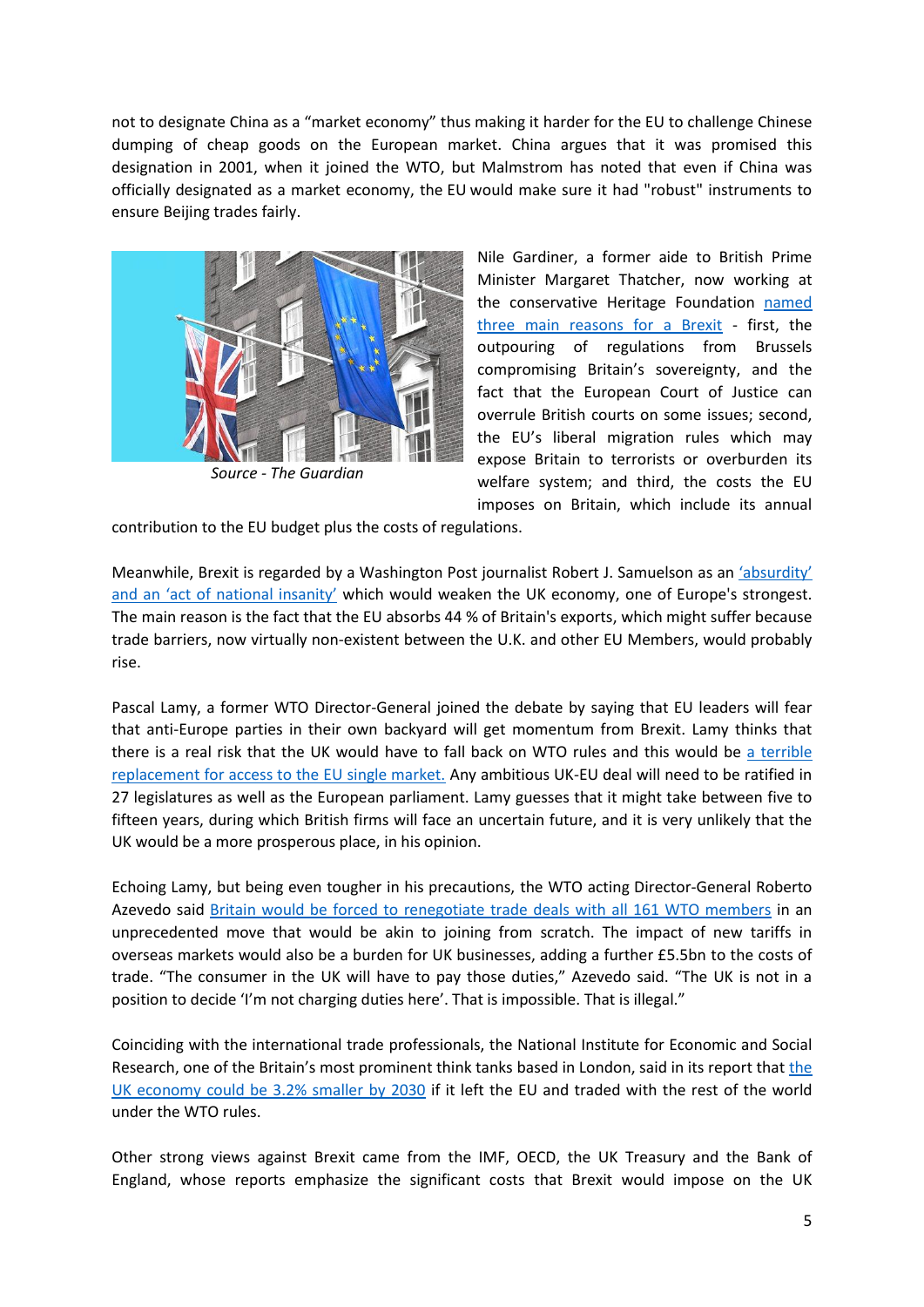economy. The IMF even came up with an opinion that Brexit would not only bring substantial negative effects to the British economy, but also would constitute [an important risk for the whole](http://internacional.elpais.com/internacional/2016/05/13/actualidad/1463132500_931188.html)  [world economy.](http://internacional.elpais.com/internacional/2016/05/13/actualidad/1463132500_931188.html)

Yet, some of the proponents of Brexit argue that it would enable the UK to become a more dynamic economy, which would develop stronger relationships with countries beyond Europe, citing Singapore as an example. However, the foundation for Singapore's international economic and political engagement is ASEAN in general, and Asia more broadly. This regional engagement is a complement to, not a substitute for, Singapore's global network of trading and investing relationships. In the opinion of David Skilling, the director of a Singapore-based economic research and advisory firm, [Brexit is not a far-sighted, flexible, Singapore-style strategic diplomacy but rather](http://www.straitstimes.com/opinion/brexit-will-not-make-britain-the-singapore-of-europe)  [a step backwards from international economic integration.](http://www.straitstimes.com/opinion/brexit-will-not-make-britain-the-singapore-of-europe)

Being in line with most of opinions, G7 leaders claimed Brexit would pose a serious risk to global growth, the topic widely discussed during the G7 summit held in Japan on May 26-27, 2016. "There are potential shocks of a non-economic origin," the leaders said in a declaration issued during the summit, considering that the UK exit from the EU would reverse the trend towards greater global [trade and investment,](http://www.ft.com/intl/cms/s/0/653d5d02-23b1-11e6-9d4d-c11776a5124d.html#axzz4B7JdYAoO) and the jobs they create, and is a further serious risk to growth.

The former mayor of London and one of the most prominent Brexit supporters, Boris Johnson went as far as comparing the EU's actions and policy with those of [Adolf Hitler and Napoleon Bonaparte.](http://internacional.elpais.com/internacional/2016/05/15/actualidad/1463302370_486407.html) "The claims made for the single market are looking [increasingly fraudulent,"](http://www.ft.com/intl/cms/s/0/1688d0e4-15ef-11e6-b197-a4af20d5575e.html#axzz4B7JdYAoO) Mr. Johnson said attacking warnings that an exit from the EU would be "catastrophic" for the UK economy.

Meanwhile, The Economist magazine has produced [an interactive poll-tracker,](http://www.economist.com/blogs/graphicdetail/2016/06/britain-s-eu-referendum?cid1=cust%2Fnoenew%2Fn%2Fn%2Fn%2F20160523n%2Fowned%2Fn%2Fn%2Fnwl%2Fn%2Fn%2FE%2Femail) which can be used to find out what a weighted average of the main polls reveals about public opinion towards Brexit. As for the moment 43% think Britain will leave the EU, 42% have a contra-opinion, and 12% do not really know. But it is not until June 23, the day of the referendum, barely two weeks from now, that we´ll know for sure which predictions were right.

## *MERCOSUR AND THE EU – MOVING FORWARD AGAIN*

In mid-May, for the first time in 12 years, Mercosur and the EU met in Brussels to exchange concrete proposals on a proposed free trade agreement between the two regions [in a quick meeting of](http://www.valor.com.br/international/news/4555069/mercosur-and-eu-finally-exchange-offers-open-their-markets?print=1?print=1)  [technical teams](http://www.valor.com.br/international/news/4555069/mercosur-and-eu-finally-exchange-offers-open-their-markets?print=1?print=1) to discuss the possible agreement.

The expectations of Mercosur negotiations with the EU grew after last December when [Mauricio](http://www.buenosairesherald.com/article/214794/mercosur-pundits-split-over-deal-with-eu)  Macri — [a centre-right leader seeking to reinsert Argentina into the world](http://www.buenosairesherald.com/article/214794/mercosur-pundits-split-over-deal-with-eu) economy — took over as president, replacing Cristina Fernandez de Kirchner, who strongly opposed the EU-Mercosur deal. On top of that, this month, centre-right and pro-trade Michel Temer displaced centre-left Brazilian President Dilma Rousseff, who was suspended for 180 days by Congress over alleged budget irregularities.

#### *OTHER RTAS NEWS*

Another "leak" in the world of trade negotiations happened when WikiLeaks released draft texts of three previously unpublished cross-cutting annexes to the proposed Trade in Services Agreement (TISA) – disciplines on the way governments can regulate State-Owned Enterprises, Professional